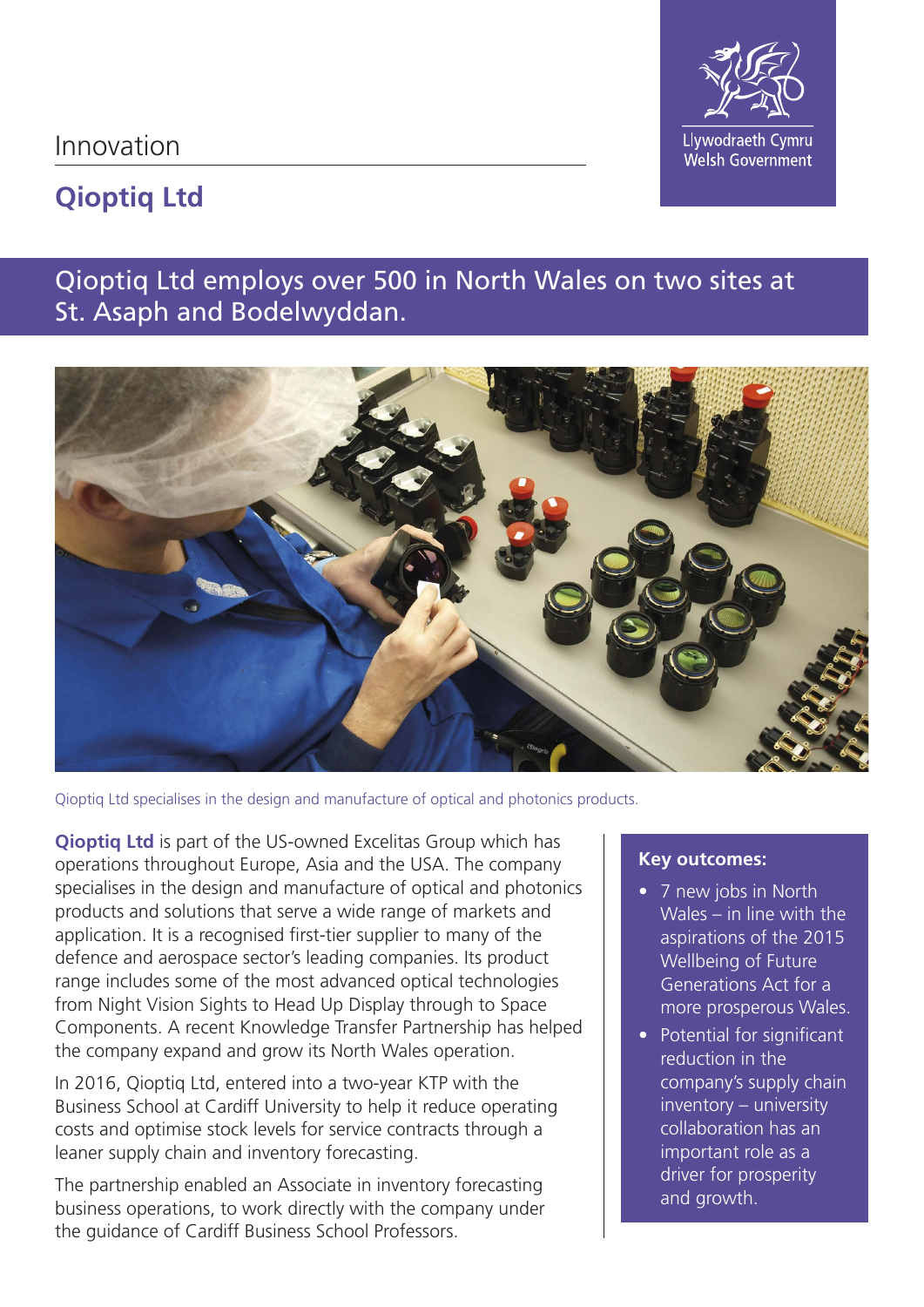

It was co-funded by the Welsh Government, the Engineering and Physical Sciences Research Council and Innovate UK. It followed on from a project between Qioptiq Ltd and Cardiff University conducted as part of the Advanced Sustainable Manufacturing Technologies (ASTUTE) programme between 2010 and 2015.

"The KTP with Cardiff has been a great success for us. We have had access to top tier academic expertise and developed a strong working relationship with the University. Key outcomes have included the potential for a more streamlined and cost-effective supply chain inventory; a new purpose-built production facility and a major contract with the UK Ministry of Defence to service and maintain vital equipment needed to protect our soldiers on front line operations. The support from Innovate UK, the Welsh Government and affiliated project partners, together with the capability and commitment of our workforce, have all been important to our success."

## Peter White, Managing Director, Qioptiq Ltd

## **The Associate**

Thanos Goltsos was the KTP Associate provided by Cardiff Business School to work in collaboration with the company. Working with the support of world-renowned academics he showed the company how it could reduce its inventory by up to 25 per cent. He provided sound inventory forecasting for sales and returns to support the company's revamped 'service and remanufacture' circular economy model. He said:

#### **Key outcomes:**

- £82m six-year contract win in 2017 to service night vision equipment for the Ministry of Defence (MoD) – harnessing support available to tap into the significant potential for trade both UK and worldwide.
- £2.5m investment by Welsh Government in new purpose-built production facility for company to fulfil the requirements of the MoD contract – supporting more Welsh businesses to innovate to succeed.